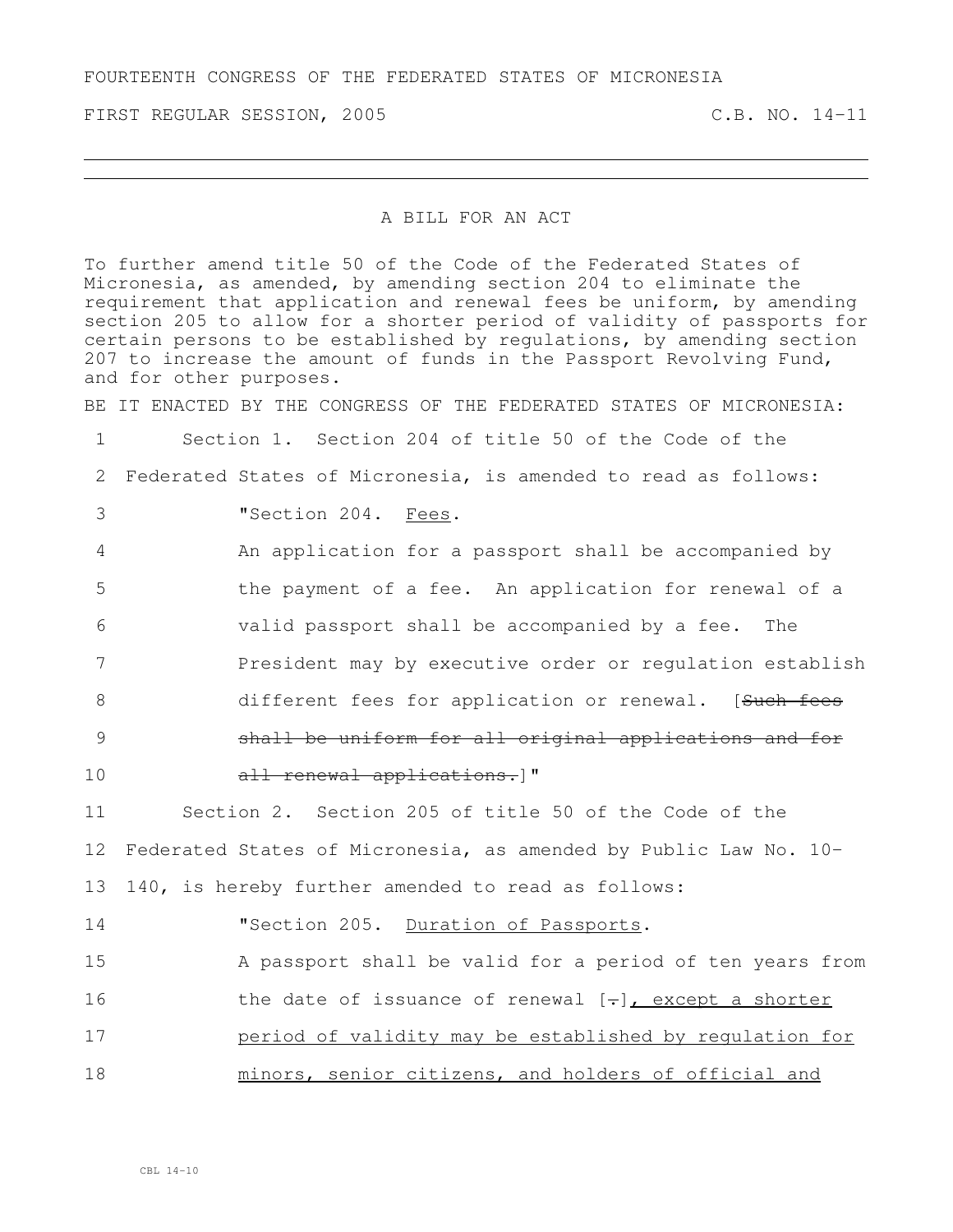C.B. NO. \_\_\_\_\_\_\_\_\_\_\_\_\_

the control of the control of the control of the control of the control of the control of the control of the control of the control of the control of the control of the control of the control of the control of the control

| $\mathbf 1$ | diplomatic passports."                                       |
|-------------|--------------------------------------------------------------|
| 2           | Section 3. Section 207 of title 50 of the Code of the        |
| 3           | Federated States of Micronesia, is hereby amended to read as |
| 4           | follows:                                                     |
| 5           | "Section 207. Passport Revolving Fund.                       |
| 6           | (1) There is created and established the Passport            |
| 7           | Revolving Fund, hereinafter referred to as the 'Fund,'       |
| 8           | separate from the General Fund of the Federated States       |
| 9           | of Micronesia and all other funds.                           |
| 10          | (2) The purpose of the Fund is to establish an ongoing       |
| 11          | revolving fund to allow appropriations for, and revenues     |
| 12          | from, the issuance and renewal of passports to be used       |
| 13          | for passport issuance and renewal.                           |
| 14          | (3) All future appropriations for, and revenues              |
| 15          | received from the issuance and renewal of passports          |
| 16          | shall be deposited in the Fund; provided, that at no         |
| 17          | time shall the total of monies in the Fund exceed            |
| 18          | $[440,000]$ \$100,000; and provided further, that any        |
| 19          | revenues received from the issuance and renewal of           |
| 20          | passports which would cause the total amount of monies       |
| 21          | in the Fund to exceed $[440,000]$ \$100,000 shall be         |
| 22          | deposited in the General Fund of the Federated States of     |
| 23          | Micronesia; except that during the fiscal year ending in     |
| 24          | September 2006, the total amount of monies in the Fund       |
| 25          | shall not exceed \$500,000. Any unexpended monies in         |

and the control of the control of the control of the control of the control of the control of the control of the

of 3